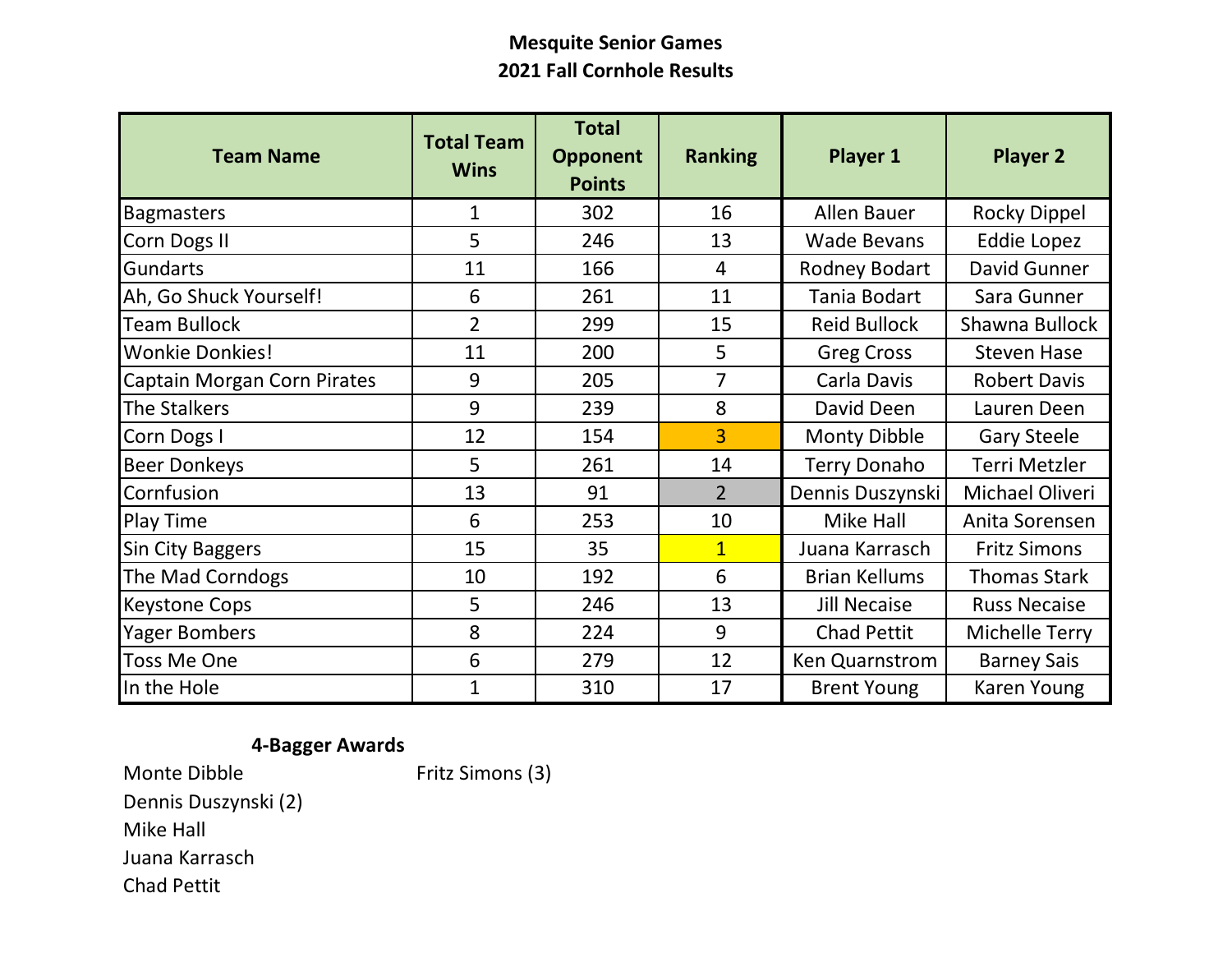## Cornhole Results Verification

| <b>Team Name</b>            | Game           | Round 1        |                | Round 2        |                | Round 3        |                | Round 4        |                | Round 5        |                | Round 6        |                | <b>Totals</b>    |           |
|-----------------------------|----------------|----------------|----------------|----------------|----------------|----------------|----------------|----------------|----------------|----------------|----------------|----------------|----------------|------------------|-----------|
|                             |                | Team           | Opp.           | Team           | Opp.           | Team           | Opp.           | Team           | Opp.           | Team           | Opp.           | Team           | Opp.           | Wins             | Opp. Pts. |
| <b>Bagmasters</b>           | $\mathbf{1}$   | 9              | 21             | $\mathbf 0$    | 21             | 12             | 21             | $\mathbf{1}$   | 21             | 13             | 21             | 21             | 8              | $\mathbf{1}$     | 302       |
|                             | $\overline{2}$ | $\overline{9}$ | 21             | $\mathbf{1}$   | 21             | $\overline{4}$ | 21             | $\overline{0}$ | 21             | 6              | 21             | $\overline{7}$ | 21             |                  |           |
|                             | $\overline{3}$ | $\overline{4}$ | 21             | $\mathbf{1}$   | 21             | 8              | 21             | $\mathbf{0}$   | $\Omega$       | $\overline{0}$ | $\overline{0}$ | $\overline{0}$ | $\overline{0}$ |                  |           |
| Corn Dogs II                | $\mathbf{1}$   | 6              | 21             | 21             | $\overline{7}$ | $\mathbf{1}$   | 21             | 9              | 21             | 21             | $\overline{4}$ | 21             | 14             | 5                | 246       |
|                             | $\overline{2}$ | 9 <sup>°</sup> | 21             | 21             | 6              | $\overline{0}$ | 21             | 13             | 21             | 21             | 5              | 10             | 21             |                  |           |
|                             | $\overline{3}$ | 5 <sub>5</sub> | 21             | 20             | 21             | $\overline{0}$ | 21             | $\mathbf 0$    | $\mathbf 0$    | $\overline{0}$ | $\overline{0}$ | $\mathbf 0$    | 0              |                  |           |
|                             | $\mathbf{1}$   | 21             | 5              | 11             | 21             | 21             | 13             | 21             | $\overline{3}$ | 21             | 13             | 21             | 3              |                  | 166       |
| Gundarts                    | $\overline{2}$ | 21             | $\overline{3}$ | 6              | 21             | 21             | $\overline{0}$ | 21             | 13             | 21             | $6\phantom{1}$ | 16             | 21             | 11               |           |
|                             | $\overline{3}$ | 21             | 17             | $\overline{3}$ | 21             | 21             | 6              | $\mathbf{0}$   | $\mathbf 0$    | $\overline{0}$ | $\overline{0}$ | $\overline{0}$ | $\overline{0}$ |                  |           |
| Ah, Go Shuck Yourself!      | $\mathbf{1}$   | $\overline{3}$ | 21             | 6              | 21             | 19             | 21             | 21             | 18             | 16             | 21             | 21             | 10             | 6                | 261       |
|                             | $\overline{2}$ | $\overline{0}$ | 21             | 6              | 21             | 21             | 10             | 16             | 21             | 21             | 10             | 21             | 6              |                  |           |
|                             | $\overline{3}$ | $\overline{3}$ | 21             | 20             | 21             | 21             | 18             | $\mathbf{0}$   | $\mathbf 0$    | $\overline{0}$ | $\overline{0}$ | $\overline{0}$ | $\overline{0}$ |                  |           |
| <b>Team Bullock</b>         | $\mathbf{1}$   | $\overline{4}$ | 21             | $\overline{4}$ | 21             | $\overline{0}$ | 21             | 9              | 21             | 16             | 21             | 19             | 21             | $\overline{2}$   | 299       |
|                             | $\overline{2}$ | $\overline{7}$ | 21             | 6              | 21             | $\mathbf{1}$   | 21             | 21             | 13             | 21             | 13             | 10             | 21             |                  |           |
|                             | $\overline{3}$ | $\overline{3}$ | 21             | $\mathbf 0$    | 21             | $\overline{0}$ | 21             | $\overline{0}$ | $\mathbf 0$    | $\overline{0}$ | $\overline{0}$ | $\overline{0}$ | $\overline{0}$ |                  |           |
|                             | $\mathbf{1}$   | 21             | 10             | 18             | 21             | 21             | $\overline{7}$ | 21             | $\overline{3}$ | 21             | 8              | 15             | 21             | 11               | 200       |
| <b>Wonkie Donkies!</b>      | $\overline{2}$ | 21             | $\overline{4}$ | 21             | 17             | 21             | 9              | 21             | 16             | 21             | 18             | $\mathbf{1}$   | 21             |                  |           |
|                             | $\overline{3}$ | 21             | 18             | 21             | 6              | 16             | 21             | $\mathbf 0$    | 0              | $\overline{0}$ | $\mathbf 0$    | $\overline{0}$ | 0              |                  |           |
| Captain Morgan Corn Pirates | $\mathbf{1}$   | 21             | $\overline{0}$ | 21             | 16             | 21             | 10             | 21             | 5              | 9              | 21             | 21             | 19             | $9\,$            | 205       |
|                             | $\overline{2}$ | 15             | 21             | 20             | 21             | 21             | $\mathbf{1}$   | 21             | 9              | $\mathbf{1}$   | 21             | 21             | 19             |                  |           |
|                             | $\overline{3}$ | 17             | 21             | 13             | 21             | 21             | $\overline{0}$ | $\mathbf 0$    | $\mathbf 0$    | $\overline{0}$ | $\overline{0}$ | $\overline{0}$ | $\overline{0}$ |                  |           |
| The Stalkers                | $\mathbf{1}$   | 21             | 10             | 21             | 16             | 21             | 13             | $\overline{0}$ | 21             | 6              | 21             | $\overline{0}$ | 21             | $\boldsymbol{9}$ | 239       |
|                             | $\overline{2}$ | 21             | 18             | 21             | 8              | 21             | 14             | $\Omega$       | 21             | 14             | 21             | $\Omega$       | 21             |                  |           |
|                             | $\overline{3}$ | 21             | 8              | 21             | 14             | 21             | 12             | $\mathbf 0$    | $\Omega$       | $\overline{0}$ | $\overline{0}$ | $\overline{0}$ | $\overline{0}$ |                  |           |
| Corn Dogs I                 | $\mathbf{1}$   | 21             | 11             | 21             | $\overline{7}$ | 21             | 8              | 21             | 10             | 6              | 21             | 21             | 5              |                  | 154       |
|                             | $\overline{2}$ | 21             | 5              | 21             | 5              | $\mathbf{1}$   | 21             | 21             | $\overline{7}$ | $\mathbf{1}$   | 21             | 21             | 17             | 12               |           |
|                             | $\overline{3}$ | 21             | $6\phantom{1}$ | 21             | $\mathbf{1}$   | 21             | 9              | $\mathbf 0$    | $\overline{0}$ | $\overline{0}$ | $\overline{0}$ | 0              | 0              |                  |           |